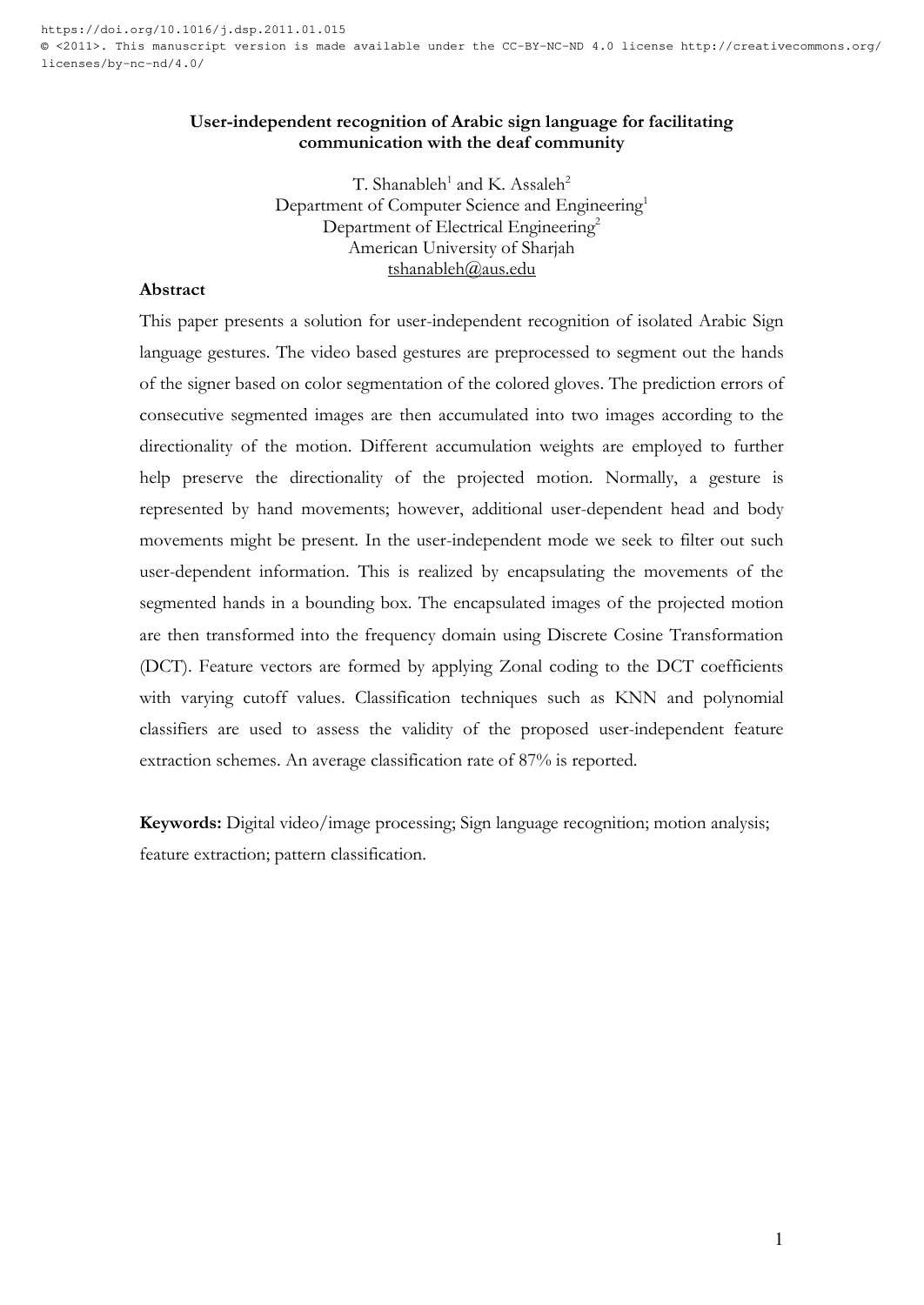#### **1. Introduction**

Recently, there has been a serious need for the deaf community in the Arab World to be able to communicate and integrate with the rest of the society. The deaf community has been accustomed to conducting most of its daily affairs in isolation and only with people capable of understanding sign language. This isolation deprives this sizable segment of the society from proper socialization, education, and aspiration to career growth. This lack of communications hinders the deaf community from deploying their talents and skills in benefiting the society at large. This paper addresses this problem by proposing a solution for the user-independent Arabic Sign Language recognition technique that facilitates communication between the deaf community and the rest of the society.

Interest in automatic Sign Language Recognition (SLR) research has started about twenty years ago particularly for American [1], Australian [2], and Korean [3] sign languages. Since then many techniques and algorithms have been proposed using a variety of methods based on sensor fusion, signal processing, image processing, and pattern recognition methods. The application was extended to several international sign languages including Japanese [4], Chinese [5], and to a lesser extent Arabic.

Although used in over 21 countries covering a large geographical and demographical portion of the world, Arabic sign language (ArSL) has received little attention in SLR research. To date, only small number of research papers, mainly on finger spelling or isolated gesture recognition, has been published on ArSL.

Work on the recognition of Arabic sign language started with classification of isolated alphabets as reported in [6]. The dataset is compiled from static images of hand postures that represent different letters. Signers are asked to wear gloves with colored finger tips where each fingertip has a distinguished color. In the feature extraction processes, vectors from the center of the hand to each fingertip are computed. The feature vector is then comprised of the magnitude and phase of each vector. Model estimation and validation were carried out using Polynomial classifiers.

More recently, recognition of video-based isolated Arabic sign language gestures are reported by the authors in [7] and [8]. The dataset is based on 23 gestures performed by 3 signers. The data collection phase did not impose any restrictions on clothing or background. A variety of novel feature extraction techniques were proposed. For instance, in [7] the forward or bi-directional prediction error of the input video sign was accumulated and thresholded into a single image. The still image is then transformed into the frequency domain and a feature vector for each gesture is derived accordingly. Simple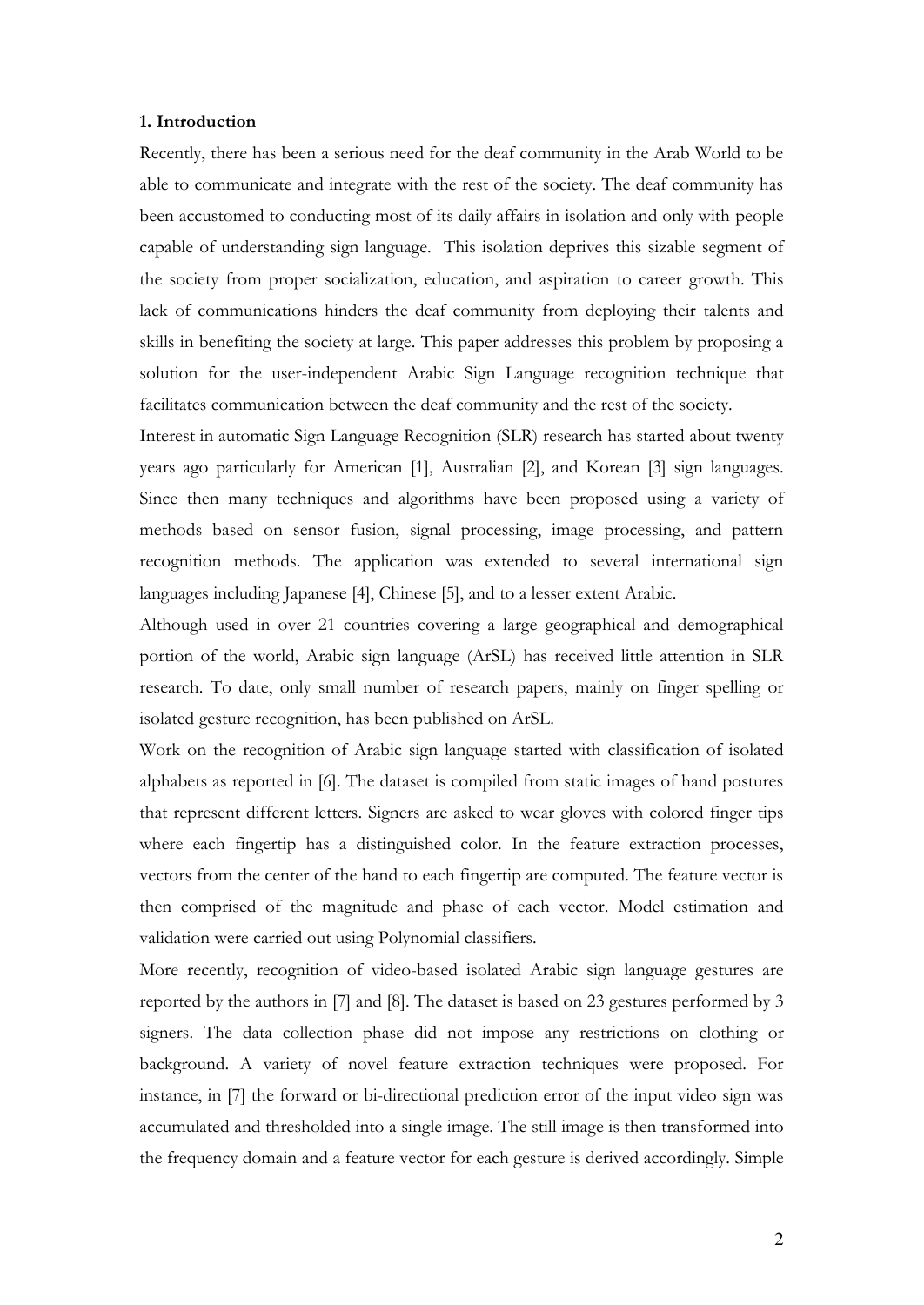classification techniques such as KNN, linear and Bayesian were used to classify the feature vectors. The work in [7] work was extended in [8] where block-based motion estimation techniques are used to find motion vectors between successive images. Such vectors are then rearranged into intensity images and transformed into the frequency domain. Since in this case the temporal dimension of the input video gesture is retained, Hidden Markov Models (HMM) are used for model estimation and validation.

In any case, the reported work on isolated Arabic sign language gestures thus far is limited to user-dependent mode of recognition. Therefore, the main contribution of this paper is to extend the reported work into user-independent classification of isolated gestures. For this task, we propose a number of user-invariant pre-processing and feature extraction schemes.

Relevant work on other sign languages is reported in the literature. For instance, user dependent recognition of British isolated gestures was proposed in [9]. Their work demonstrated that detection can be achieved with reasonable accuracy compared to segmentation using colored gloves. A face detection module is used and the image background is modeled using a normalized histogram. Skin segmentation is realized by applying a likelihood ratio of face to background for each and every pixel in the image. Feature extraction is performed on the segmented images by calculating a set of invariant moments. Nevertheless, no results are available for user independent classification; thus the applicability of such solutions to user independent classification is unclear. Moreover, the use of face detection to segment out the hands leads to restrictions on clothing where skin-like colors should be avoided.

A more sophisticated HMM-based system reported in [10] introduced user independent recognition of isolated British gestures. A classification rate of 87.8% is achieved for six signers in uncontrolled environments for 18 isolated gestures. The extracted features are normalized for person-independence and robustness. Again, hand segmentation is realized through face detection. For the latter, the skin probability threshold is computed automatically by defining a metric to quantify the deviation of a boundary from that of an average face. Background modeling and removal are realized by calculating the median of a given pixel location over time. Motion tracking is based on the color of the hands. This results in many motion transition hypotheses. The most probable path based on high level semantics is found. Feature extraction is then based on segmented images where geometric features of the hands are calculated.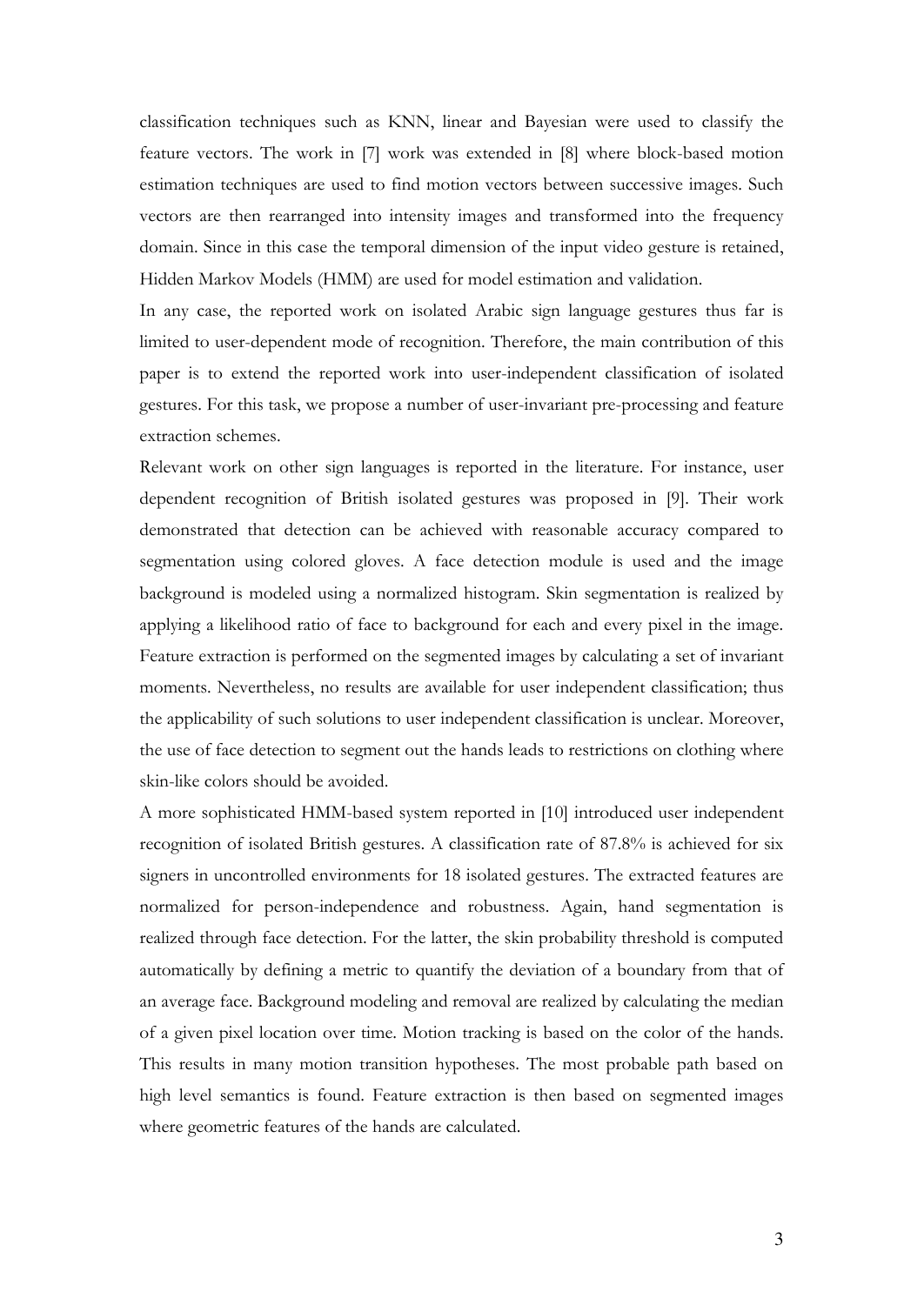Unlike our proposed solution, image temporal dependencies are retained; hence the need for HMMs. Additionally, finding the most probable motion transition hypothesis is rather time consuming. Again, the use of face detection to segment out the hands leads to restriction in clothing where long sleeves are required and the color of the clothing should not resemble that of the skin.

The work reported in [10] is extended in [11]. The extended work uses a similar feature extraction technique. Isolated signs are collected from 4 native signers. The signers are asked to wear black cloths with long sleeves. The system is enhanced through the adaptation of methods from speech recognition such as Maximum Likelihood Linear Regression (MLLR) and Maximum A Posteriori (MAP) estimation. Very encouraging classification results are reported.

Lastly, [12] presented the recognition of user independent continuous Chinese sentences. The feature extraction is based on the use of datagloves and position sensors. The focus of the work is to segment continuous sentences using modified Simple Recurrent Networks (SRN) to alleviate the effect of motion epenthesis. The experiments are based on 3 signers acting continuous sentences. Note that the use of datagloves and position sensors are unnatural and might hinder the deployment of such a solution.

From the reviewed work it is clear that hand segmentation is a vital step in user independent recognition of sign language. As mentioned above, hand segmentation through face detection leads to imposing restrictions on clothing. On the other hand, the use of datagloves and position sensors is too restrictive. Thus, in this vision-based work we opt to use a simple hand segmentation method based on colored gloves. This is then followed by novel feature extraction techniques that constitute the main contribution of this paper.

This paper is organized as follows. Section 2 describes the dataset of video-based isolated gestures. Section 3 introduces the required preprocessing of such video-based gestures. Section 4 expands upon existing work to extract distinguishing features suitable for userindependent classification. Section 5 describes the various classification techniques used in this work in addition to a detailed description of the polynomial classifier. The experimental setup and results are given in Section 6. Finally the paper is concluded in Section 7.

#### **2. Dataset description**

To establish comparisons with exiting work we replicate the dataset of isolated Arabic sign language gestures as reported by the authors in [7]. However, the replicated dataset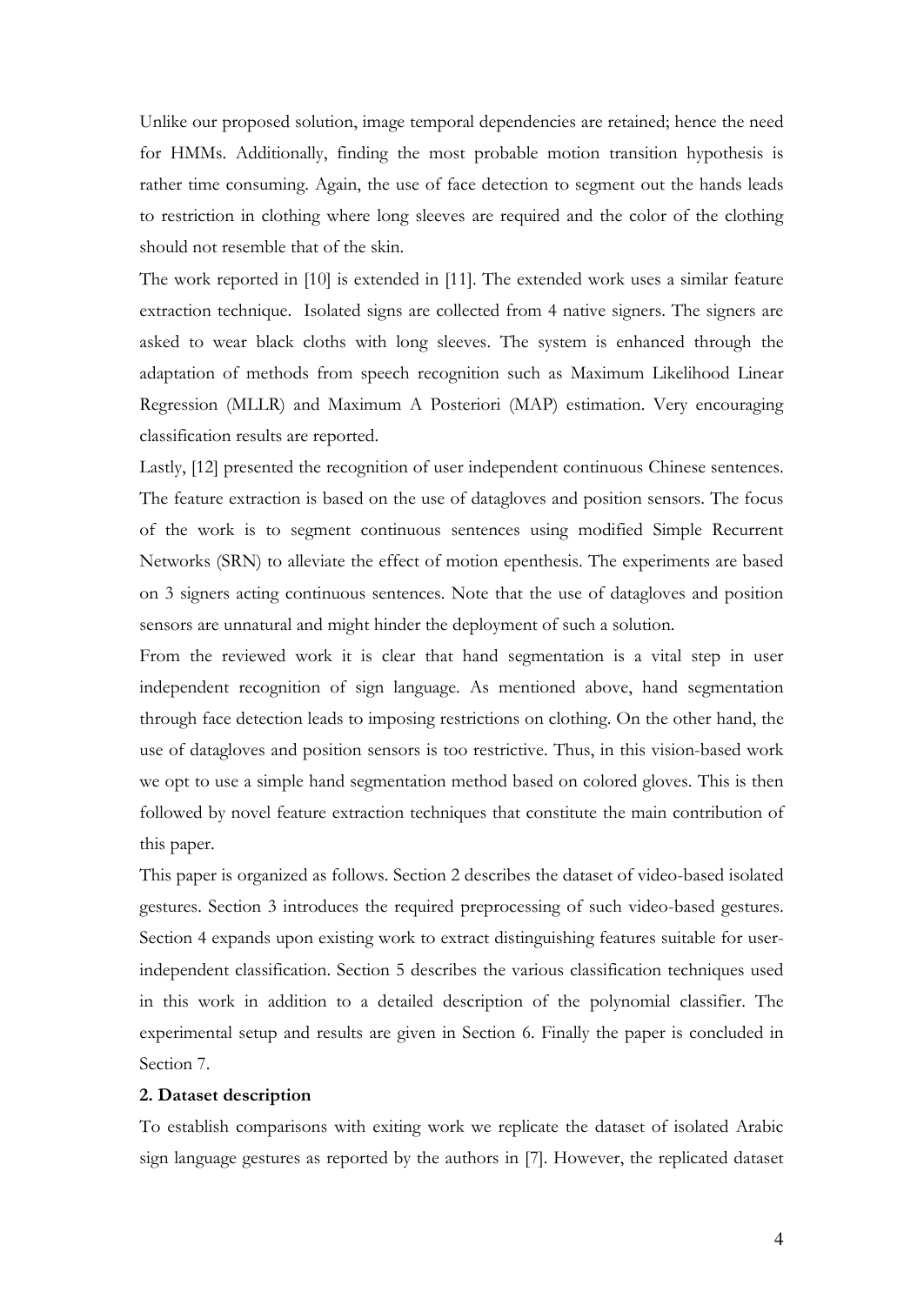was collected from signers with colored gloves. Apart from that, no other restrictions were imposed on clothing or image background. The data was originally collected in collaboration with Sharjah City for Humanitarian Services (SCHS) [13], UAE. We have collected a database of 23 Arabic gestured words/phrases from 3 different signers. The list of words is chosen from the greeting section which is the most commonly used in the communication between the deaf and hearing society. The list of words is shown in Table 1.

| #              | Arabic word  | English Meaning | #  | Arabic word | English Meaning |
|----------------|--------------|-----------------|----|-------------|-----------------|
| $\mathbf{1}$   |              | Friend          | 13 |             | To Eat          |
|                | صديق         |                 |    | يأكل        |                 |
| $\overline{2}$ | جار          | Neighbor        | 14 | ينام        | To sleep        |
| 3              | ضيف          | Guest           | 15 | يشرب        | To Drink        |
| $\overline{4}$ | هدية         | Gift            | 16 | يستيقظ      | To wake up      |
| 5              | عدو          | Enemy           | 17 | يسمع        | To listen       |
| 6              | السلام عليكم | Peace upon you  | 18 | يسكت        | To stop talking |
|                | اهلا وسهلا   | Welcome         | 19 | يشم         | To smell        |
| 8              | شکر ا        | Thank you       | 20 | بساعد       | To help         |
| 9              | تفضا         | Come in         | 21 | امس         | Yesterday       |
| 10             | عيب          | Shame           | 22 | يدهب        | To go           |
| 11             | بیت          | House           | 23 | يأتي        | To come         |
| 12             | انا          | I/me            |    |             |                 |

Table 1: A set of Arabic sign language gestures and their English meanings

Each signer was asked to repeat each gesture 50 times over 3 different sessions resulting in 150 repetitions of all the gestures resulting in a total of 3450 video segments. The videos were captured using a digital camcorder without imposing any restriction on clothing or image background. The signers are diverse in gender and body size which makes the problem more challenging.

# **3. Data preprocessing**

Prior to feature extraction, the video sequences of a given gesture are segmented in the RGB color space. Clearly, this step takes advantage of the colored gloves worn by the signers. Samples of the RGB pixel vectors representatives of the color of the gloves are used to estimate the mean value and covariance matrix of the color to be segmented. Hence, the segmentation process is achieved automatically with no user intervention. The measure of pixel similarities used is the Mahalanobis distance. A pixel vector that falls within the locus of points that describe the 3D ellipsoid is classified as a glove pixel. The threshold used to define the locus of points is set to the maximum standard deviation of the three color components as suggested in [14]. Once an image is segmented, a 5x5 median filter is used to eliminate artifacts caused by the segmentation process.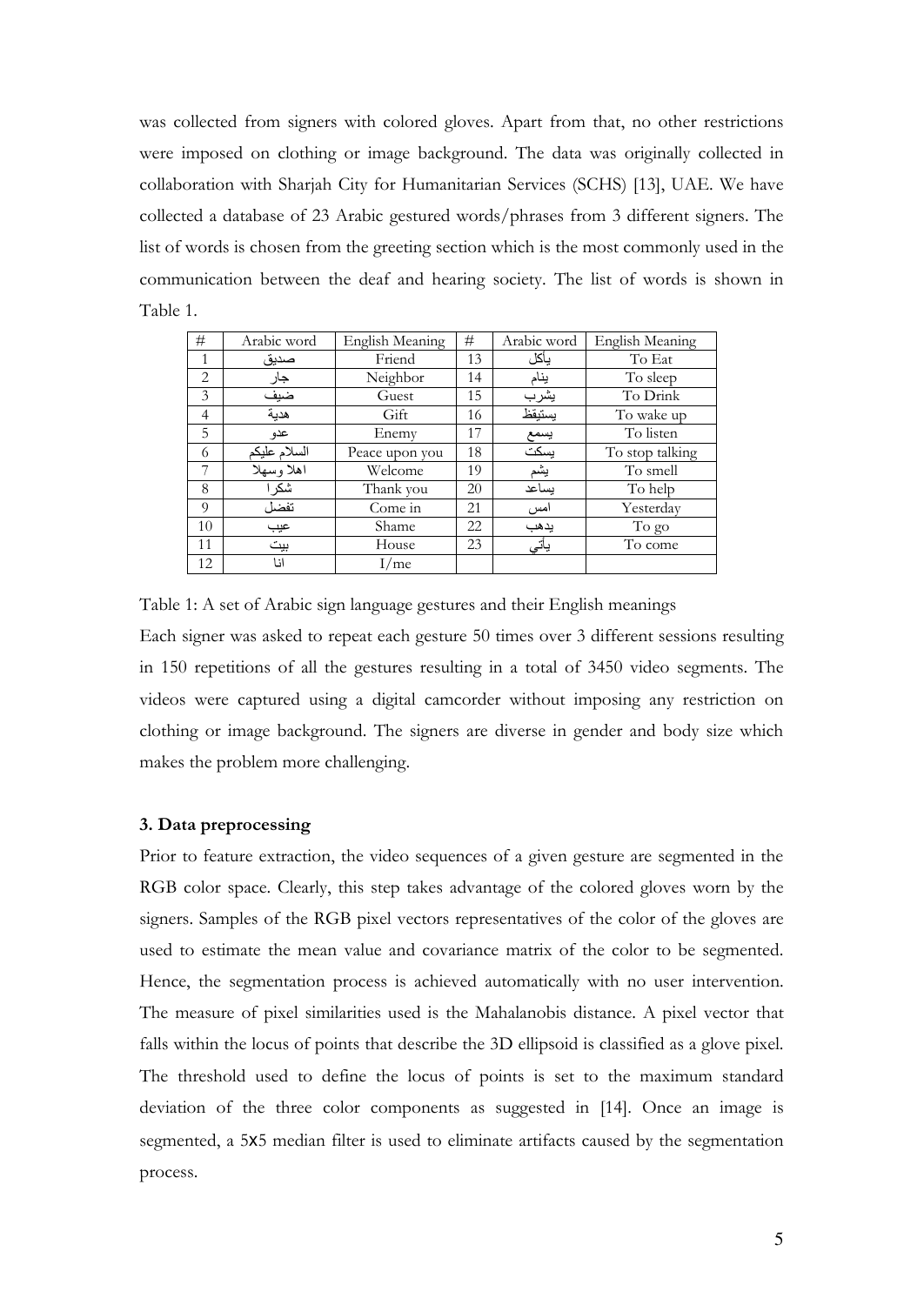#### **4. Feature extraction**

The purpose of the feature extraction is to extract the motion information from the temporal domain of the input image sequence through successive image differencing. Let  $(j)$ , *j*  $I_{g,i}^{(J)}$  denote image index *j* of the *i*<sup>th</sup> repetition of gesture index *g*. The accumulated prediction errors or image differences (AD for short) can be expressed as [7]:

$$
AD_{g,j} = \sum_{j=1}^{n-1} \partial_j \left( \left| I_{g,j}^{(j)} - I_{g,i}^{(j-1)} \right| \right) \tag{1}
$$

Where *n* is the total number of images in the  $i^b$  repetition of a gesture at index *g*.  $\partial_i$  is a binary threshold function of the  $j^{\#}$  frame.

As a result of this process, the temporal dimension of the input video is eliminated and the whole sequence onto one absolute AD image representative of the motion in the video sequence. However, it is worth mentioning that different sign gestures can have very similar AD images. One example, the sign "To Go" when performed in reverse order would look like the sign "To Come". As such, this section proposes the use of weighted directional accumulated image differences. The weighting here refers to the manner by which the predication errors are accumulated into one AD image. More specifically, the first half of the temporal sequence of predication errors are emphasized by assigning to them a larger accumulation weight than that assigned to the second half of the sequence. It is also realized through using two different thresholds for image differencing. Such differences can be categorized into positive and negative accumulated prediction errors (AD<sub>+</sub> and AD<sub>-</sub> respectively). Formally, for a given gesture *g* of a given repetition *i*, the directional accumulated differences are expressed as:

$$
AD_{+}(x, y) = \begin{cases} AD_{+} + w_{k} & \text{if } (f(x, y, t_{k}) - f(x, y, t_{k-1})) \ge Th_{(k, k-1)} \\ AD_{+} & \text{otherwise} \end{cases}
$$
 (2)

$$
AD_{-}(x, y) = \begin{cases} AD_{-} + w_{k} & \text{if } (f(x, y, t_{k}) - f(x, y, t_{k-1})) \leq -Th_{(k, k-1)} \\ AD_{-} & \text{otherwise} \end{cases}
$$
(3)

Where  $(x, y)$  are the pixel coordinates of the AD image and  $w_k$  is the accumulation weight at the  $k^{\text{th}}$  image difference. Lastly, the AD images are normalized by dividing their pixel values by the number of images in the underlying images sequence.

Once the temporal dimension is eliminated, spatial domain feature extraction schemes are applied on the resultant positive and negative AD images. Since the gloves are already segmented out then the AD images contain the motion of the hands only. To normalize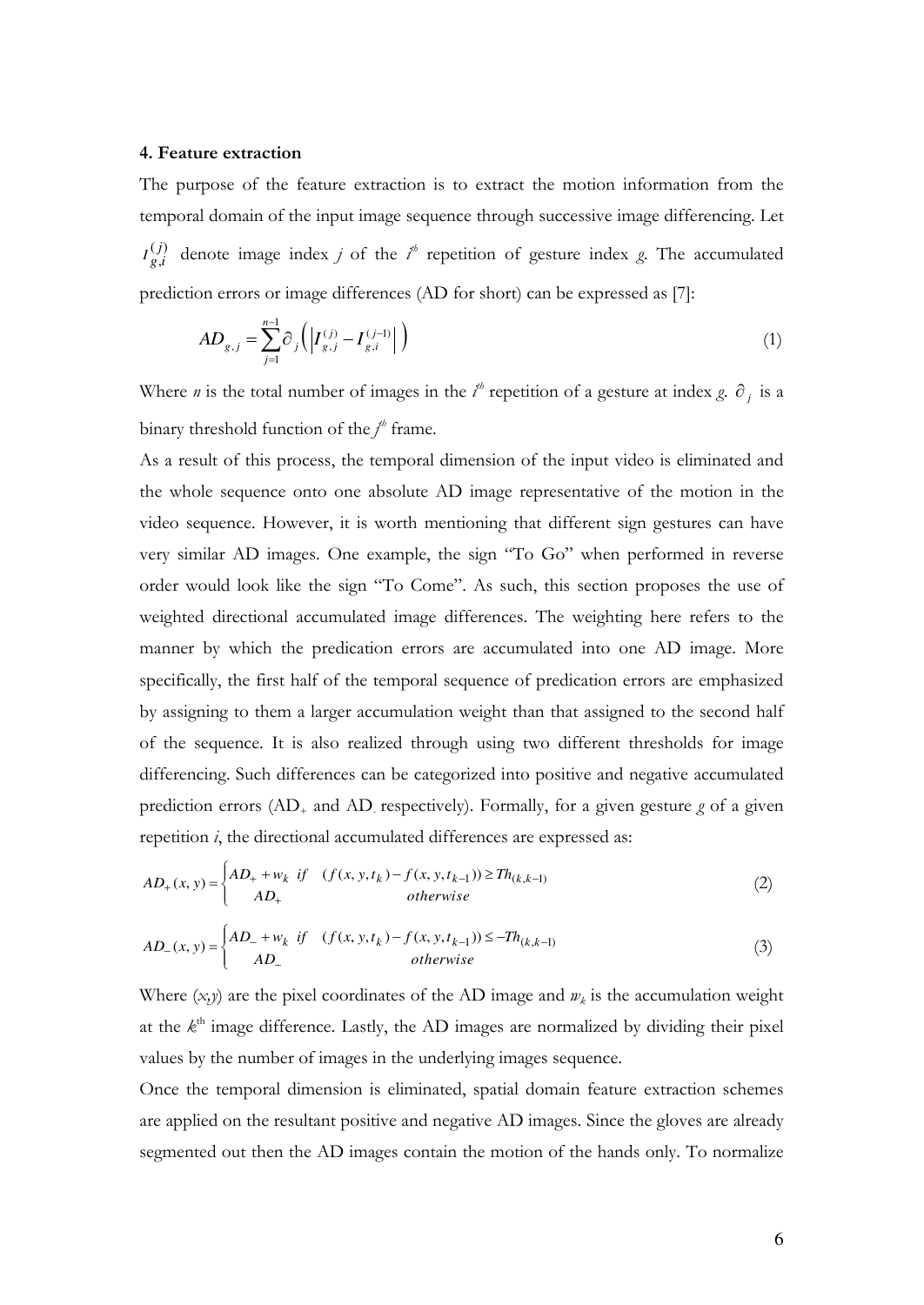the differences in spatial coordinates of the hand movements a bounding box that encapsulates the movement is determined, the remaining blank parts of the AD images are discarded. The AD images are then transformed into the frequency domain using Discrete Cosine Transformation (DCT) given by:

$$
F(u,v) = \frac{2}{\sqrt{MN}} C(u)C(v) \sum_{i=0}^{M-1} \sum_{j=0}^{N-1} f(i, j) \cos\left(\frac{\pi u}{2M} \cdot (2i+1)\right) \cos\left(\frac{\pi v}{2N} \cdot (2j+1)\right)
$$
(4)

/

Where *NxM* are the dimensions of the input image  $f$ , and  $F(u,v)$  is the DCT coefficient at row *u* and column *v* of the DCT matrix. *C(u)* is a normalization factor equal to 2  $\frac{1}{6}$  for u=0, and 1 otherwise. More information about DCT transforms are found in [15].

An attractive property of this transformation is its effective energy compaction. Low frequencies are concentrated in the top left corner of the transformed image. Thus the AD images can be represented by traversing the DCT coefficients via zigzag scanning from the top left corner into an *n* dimensional vector. The dimensionality of this vector is empirically determined as illustrated in the experimental results section. This process is known as Zonal coding. The resultant DCT coefficients of both the AD images are interleaved to form a concise yet precise feature vector. Figure 1 illustrates the proposed feature extraction approach.



Figure 1. Block diagram of proposed preprocessing and feature extraction schemes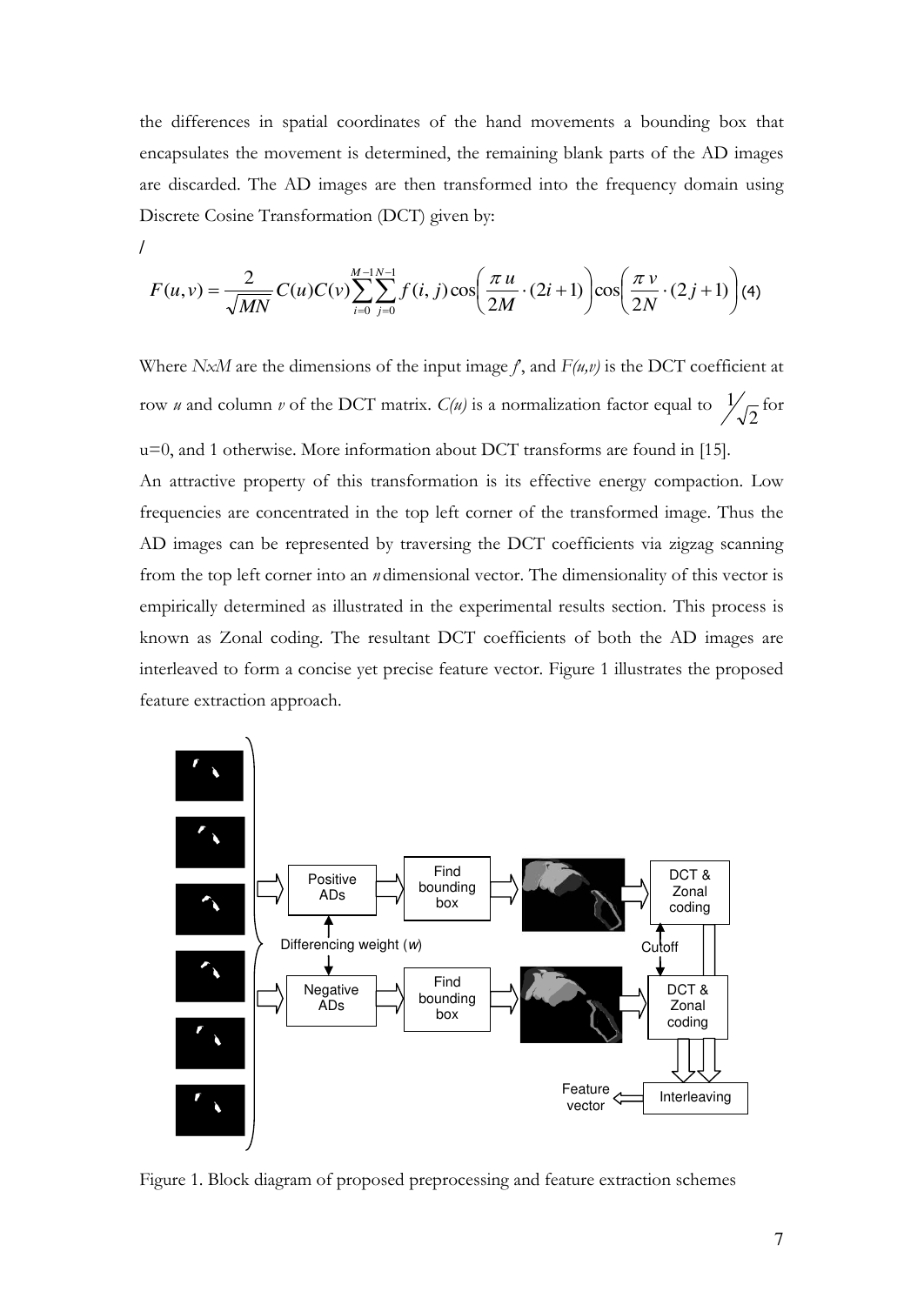#### **5.** Classification techniques:

This work experiments with a number of simple classifiers such as KNN, linear discriminant functions and polynomial classifiers.

 In the KNN classifier we experiment with both the Euclidean distance measure and the 'correlation factor' similarity measure. In the latter, the classification decision is based on finding the maximum correlation factor between two vectors which is defined as:

$$
\arg \max_{\mathbf{x}_{\text{train}_j}} \left( \frac{z \text{score}(\mathbf{x}_{\text{test}})^T \cdot z \text{score}(\mathbf{x}_{\text{train}_j})}{n-1} \right)
$$

Where  $x_{\text{test}}$  is a feature vector from the testing set and  $x_{\text{train}_j}$  is the j<sup>th</sup> feature vector from the training set and *n* is the dimensionality of the feature vector determined by the zonal cutoff.

We also experiment with linear discriminant functions of the following form:  $d(\mathbf{x}) = \mathbf{w}^t \mathbf{x} + w_0$  where **w** is a weight vector that determines the orientation of the linear decision hyperplane,  $w_0$  is the bias and  $x$  is the feature vector. In this case the training is done in an offline mode and model parameters are uploaded to the recognition stage. Offline training mode is normally carried out in the user-independent mode or when the training data is composed of a large number of classes or exhibits an excessive variability within each class. Lastly, in this work we have also used polynomial classifiers.

# **5.1 Polynomial Classifiers**

A polynomial classifier is a parameterized nonlinear map which expands a sequence of input vectors to a higher dimensionality for the purpose of making them linearly separable. Training of a P<sup>th</sup> order polynomial classifier consists of two main parts. Part one is expanding the training feature vectors via polynomial expansion. The purpose of this expansion is to improve the separation of the different gestures in the expanded vector space. Ideally, it is aimed to have this expansion make all gestures linearly separable. Part two is linearly mapping the polynomial-expanded vectors to an ideal output sequence by minimizing an objective criterion. The mapping parameters represent the weights of the polynomial network.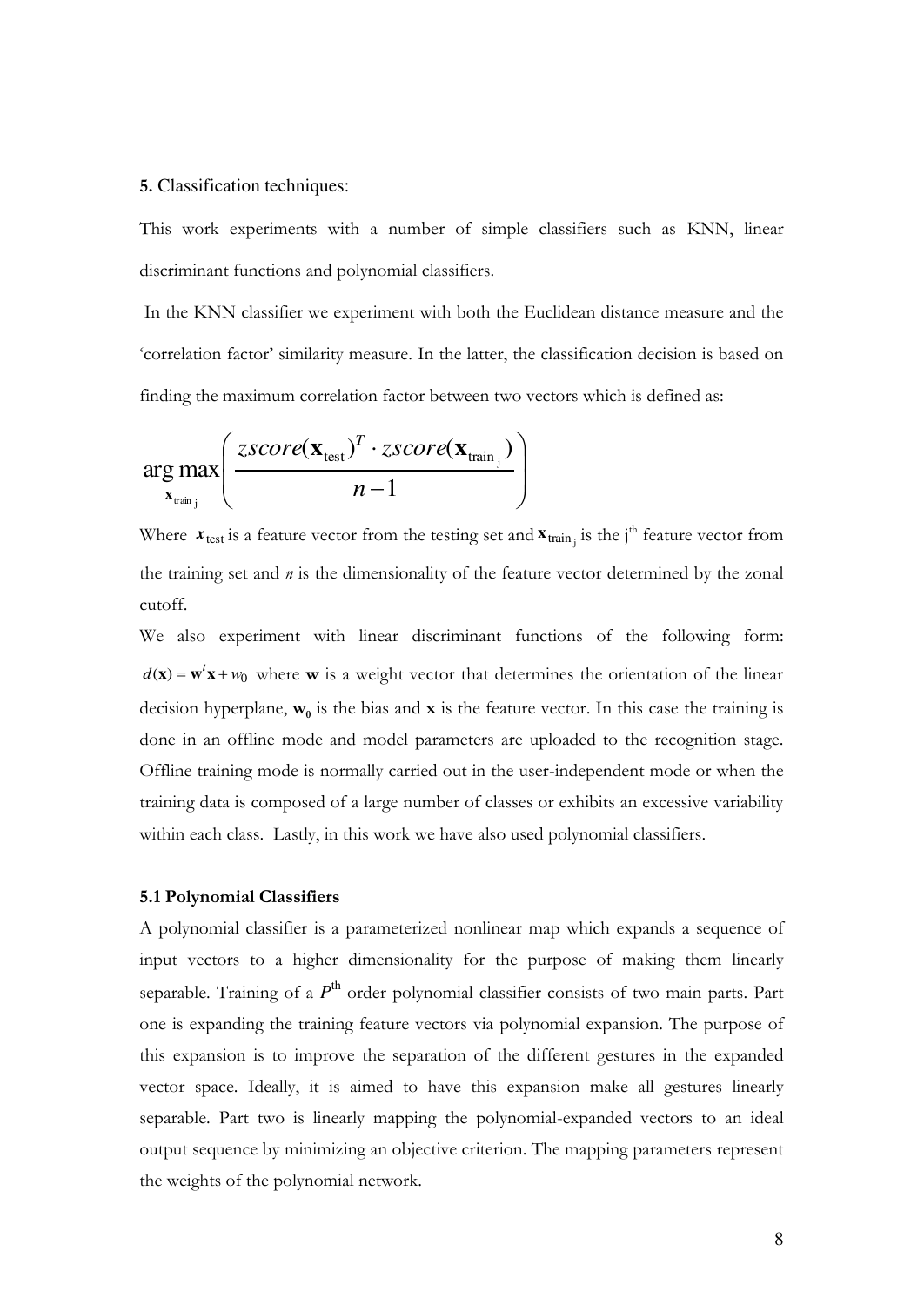#### **5.1.1 Polynomial Expansion**

Polynomial expansion of an M-dimensional feature vector  $\mathbf{x} = [x_1 \ x_2 \ ... \ x_M]$  is achieved by combining the vector elements with multipliers to form a set of basis functions, **p(x).**  The elements of **p(x)** are the monomials of the form

$$
\prod_{j=1}^{M} x_j^{k_j}
$$
, where  $k_j$  is a positive integer, and  $0 \le \sum_{j=1}^{M} k_j \le P$ .

Therefore, the  $P<sup>th</sup>$  order polynomial expansion of an *M*-dimensional vector **x** generates an  $O_{MP}$ **-**dimensional vector  $p(x)$ .  $O_{MP}$  is a function of both *M* and *P* and can be expressed as

$$
O_{M,P} = 1 + PM + \sum_{l=2}^{P} C(M,l)
$$
\n(5)

where  $C(M,l) = \left| \begin{array}{c} M \\ l \end{array} \right|$ J Ì  $\parallel$ l  $=\left(\begin{array}{c} h \\ l \end{array}\right)$  $C(M,l) = \binom{M}{l}$  is the number of distinct subsets of *l* elements that can be made out of a set of *M* elements.

Therefore, for class *i* the sequence of feature vectors  $X_i = [x_{i,1}, x_{i,2}, \dots, x_{i,N_i}]^T$  is expanded into

$$
V_i = [p(x_{i,1}) \quad p(x_{i,2}) \quad \cdots \quad p(x_{i,N_i})]^T
$$
\n(6)

Notice that while  $X_i$  is a  $N_i \times M$  matrix,  $V_i$  is a  $N_i \times O_{M,p}$  matrix.

Expanding all the training feature vectors results in a global matrix for all *K* classes obtained by concatenating all the individual  $\mathbf{V}_i$  matrices such that  $V = [V_1 \quad V_2 \quad \cdots \quad V_K]^T$ .

# **5.1.2 Solving for the classifier weights**

For gesture *i*, the training problem reduces to finding an optimum weight vector. This weight vector is obtained by minimizing the distance between the ideal output vector y*<sup>i</sup>* and a linear combination of the polynomial expansion of the training feature vectors **Vw***<sup>i</sup>* such that

$$
\mathbf{w}_i^{opt} = \underset{\mathbf{w}_i}{\arg \min} \left\| V \ \mathbf{w}_i - \mathbf{y}_i \right\|_p \tag{7}
$$

The ideal output for the i<sup>th</sup> gesture  $y_i$  is a column vector comprised of ones and zeros such as  $\mathbf{y}_i = [\mathbf{0}_{N_1}, \mathbf{0}_{N_2}, ..., \mathbf{0}_{N_{i-1}}, \mathbf{1}_{N_i}, \mathbf{0}_{N_{i+1}}, ..., \mathbf{0}_{N_k}]^T$ . Equation 7 indicates that the weight vector is obtained by minimizing the  $L^P$ -norm of the error vector  $e_i = Vw_i - y_i$ . In this work we use the special case of  $p=2$  thus arriving at the  $L^2$ -regression problem. That is,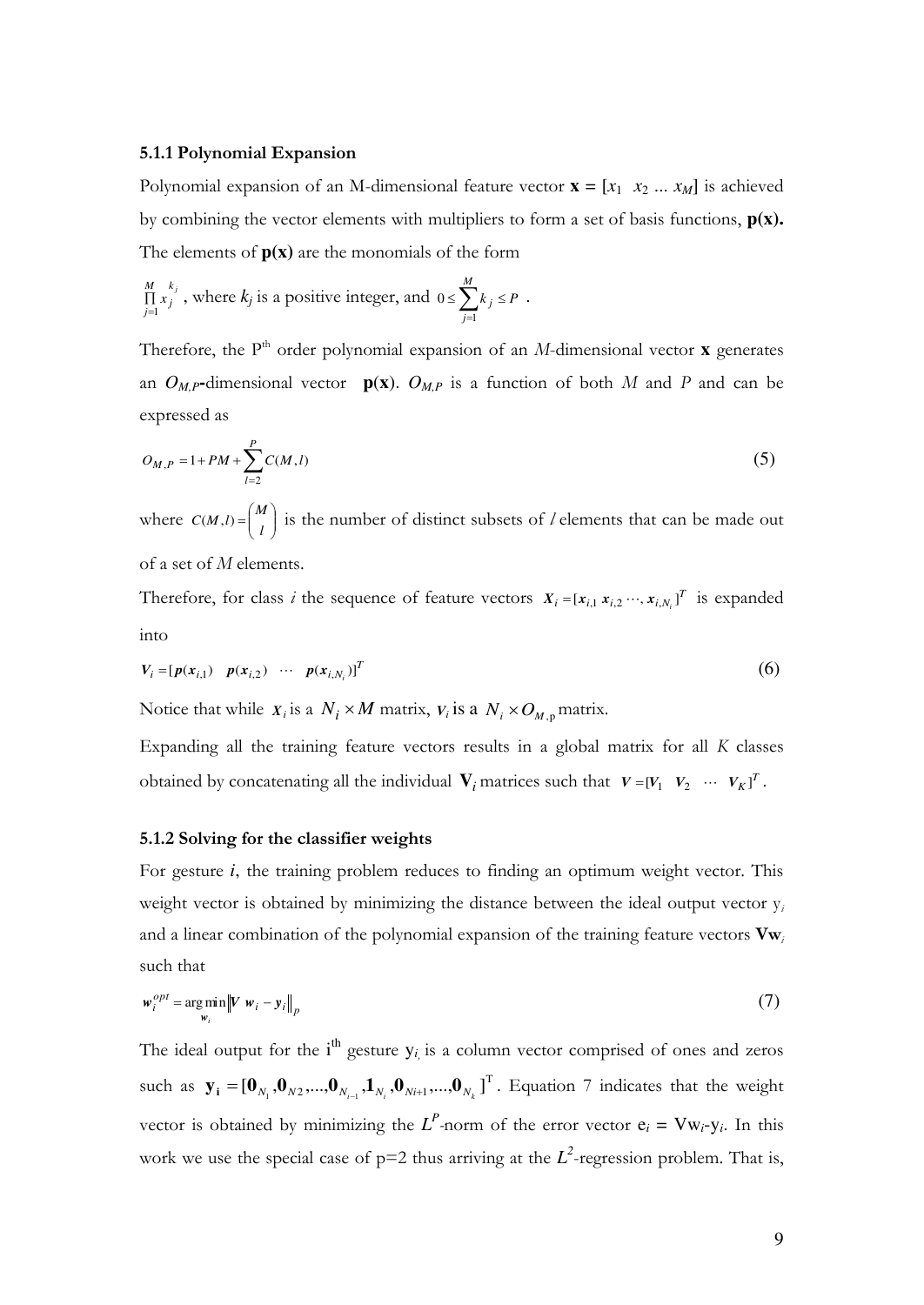finding  $\mathbf{w}_i^{opt}$  that attains the minimum of the  $L^2$ -norm of the error sequence  $\mathbf{e}_i$ . Or equivalently, minimizing the square of the  $L^2$ -norm. Fortunately, for this particular formulation with the  $L^2$ -norm there is an explicit formula for the solution  $\mathbf{w}_i^{opt}$ . This solution can be obtained by applying the normal equations method [16] such as

$$
\boldsymbol{V}^T \boldsymbol{W}_i^{opt} = \boldsymbol{V}^T \boldsymbol{y}_i \tag{8}
$$

By incorporating Equation 7, Equation 8 can be rearranged as

$$
\sum_{j=1}^{K} V_j^T V_j w_i^{opt} = V_i^T I_i
$$
\n(9)

If we define  $\mathbf{R}_j = \mathbf{V}_j^T \mathbf{V}_j$ ,  $\mathbf{R} = \sum_{j=1}^N$ *K j j* 1  $R = \sum R_i$ , and  $v_i = V_i^T I_i$  then Equation 9 yields an explicit solution

for 
$$
w_i^{opt}
$$
 expressed as

$$
\mathbf{w}_i^{opt} = \mathbf{R}^{-1} \mathbf{v}_i \tag{10}
$$

The set  $\{w_i^{opt}\}$  represents the weights of the K polynomial classifiers which we refer to as the gestures models.

In [17, 18, 19], Campbell and Assaleh discuss the computational aspects of solving for  $w_i^{opt}$  and they present a fast method for training polynomial classifiers by exploiting the redundancy of the  $R_j$  matrices. They also discuss in details the computational and storage advantages of their training method.

# **6. Experimental results:**

As discussed in the dataset collection section, the data is collected from 3 different signers. Each gesture is repeated 50 times by each signer. The resultant videos are split into a sequence of still images followed by color segmentation. Considering the complexity of the data collection phase, only 3 users participated in the data collection. Therefore, to test the proposed feature extraction schemes in user-independent classification mode, the gestures of 2 users are used for training whilst the gestures of the remaining user are used for testing. The experimental results are based on three different combinations of training and testing as shown in Table 2.

|               | Training set<br>(Gestures of) | Testing set<br>(Gestures of) |
|---------------|-------------------------------|------------------------------|
| Combination 1 | Signers 2,3                   | Signer 1                     |
| Combination 2 | Signers 1,3                   | Signer 2                     |
| Combination 3 | Signers 1,2                   | Signer 3                     |

Table 2. Three different combinations for user-independent classification.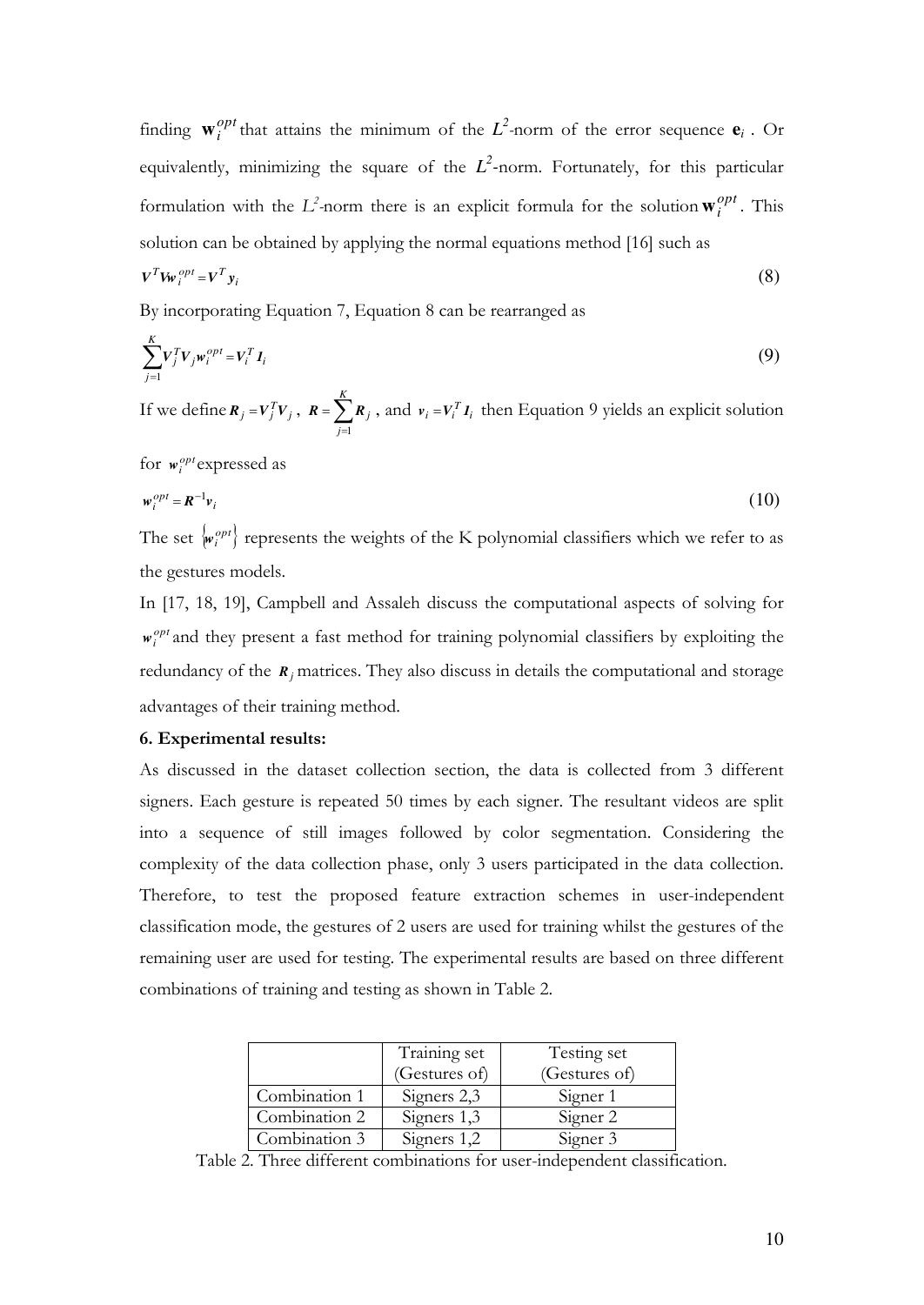Additionally, recall that the feature extraction schemes propose to eliminate the temporal dimension of the video-based gestures through the use of weighted and directional accumulated prediction errors. As such, time-sensitive modal estimators and classifiers such as Hidden Markov Models are not needed.

Common to all of the following experiments, the classification results shown are the average of the three signers using the three combinations given in Table 2. For completeness, the standard deviation values of the classification rates are also represented as error bars.

Figure 2 compares the recognition rate of the proposed work against that of [7]. The figure shows the recognition rate as a function of the DCT Zonal coding cutoff. Note that the objective of the work in [7] was user-dependent rather than independent classification. However, this experiment replicates that work and tests it with userindependent classification. This is referred to as "Existing work" in the figure. Additionally, this experiment re-implemented the existing work with the addition of the proposed weighted directional accumulated prediction errors. This is referred to as "Weighted directional ADs" in the figure.



Figure 2. Classification rates of the proposed solution compared to existing work using KNN classifier with K=1.

Figure 2 shows that the existing work clearly fails with user-independent classification. The use of the proposed weighted directional accumulated differences did not result in a significant enhancement. Clearly, the glove-based segmentation and the encapsulation of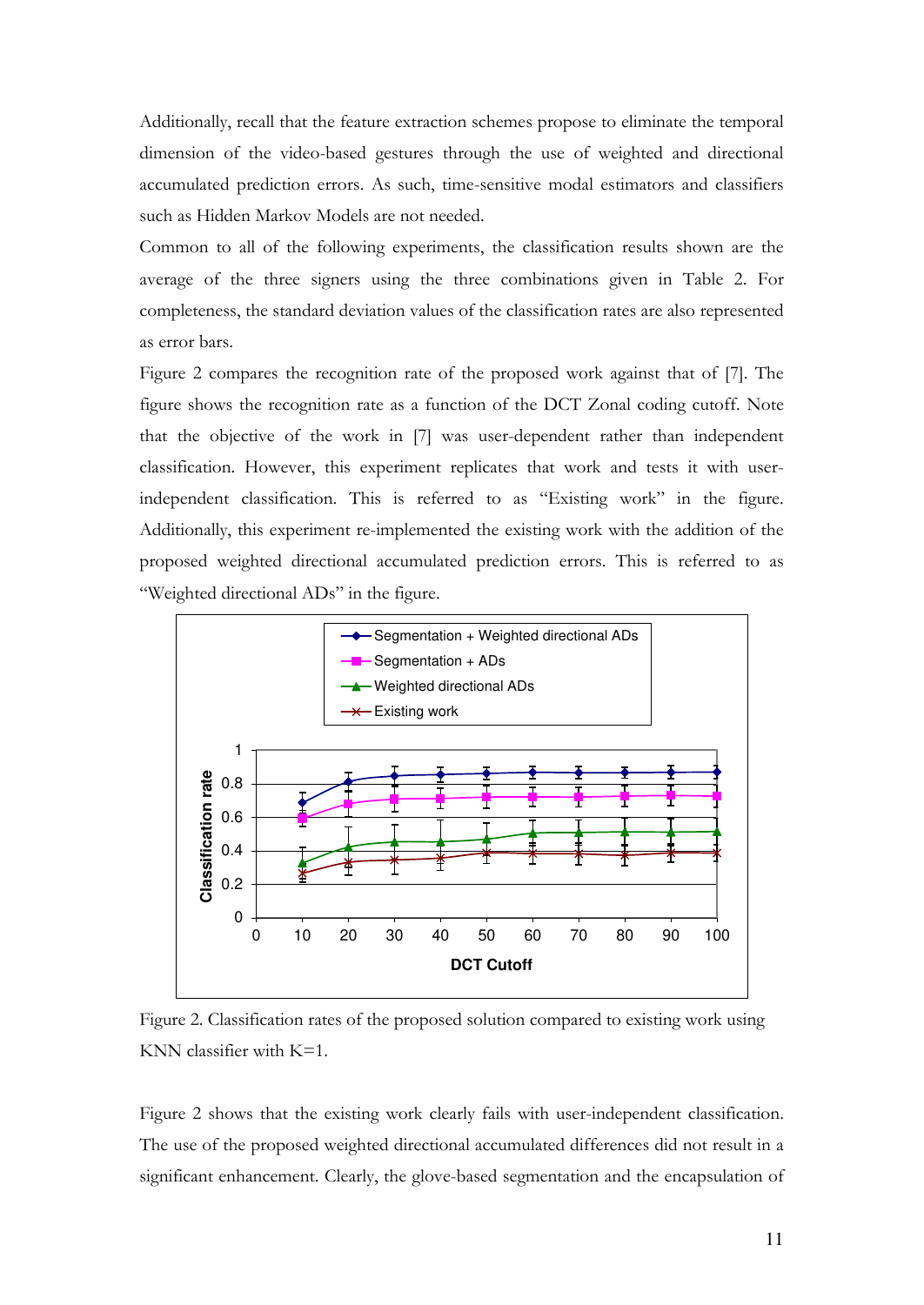the ADs inside a bounding box was vital for the user-independent classification. Additionally, the most accurate classification results are attributed to the use of segmentation and weighted directional accumulated difference. In fact, the use of the latter resulted in an average increase in classification rate of around 14%.

Lastly, it is shown in Figure 2 that the standard deviation of the recognition rates across different users becomes smaller with the use of segmentation and weighted directional accumulated prediction errors.



Figure 3. Classification rates of the proposed solution based on KNN classifier using the correlation similarity measure compared to the Euclidian distance measure.

Figure 3 shows the classification rates of the proposed solution based on the KNN classifier using the Euclidean distance measure and the correlation factor measure. The normalization using z-scores in the correlation factor has improved the classification rates; on average, the rate has increased by 4% across different DCT cutoffs.

To study the effect of reducing the number of training samples per gesture, the KNN classification using the correlation measure is repeated with various numbers of training repetitions per gestures. The number of training samples per gesture used in this experiment are 1, 2, 5, 10, 25, and 50. Figure 4 shows the obtained classification rates for these different sizes of the training data.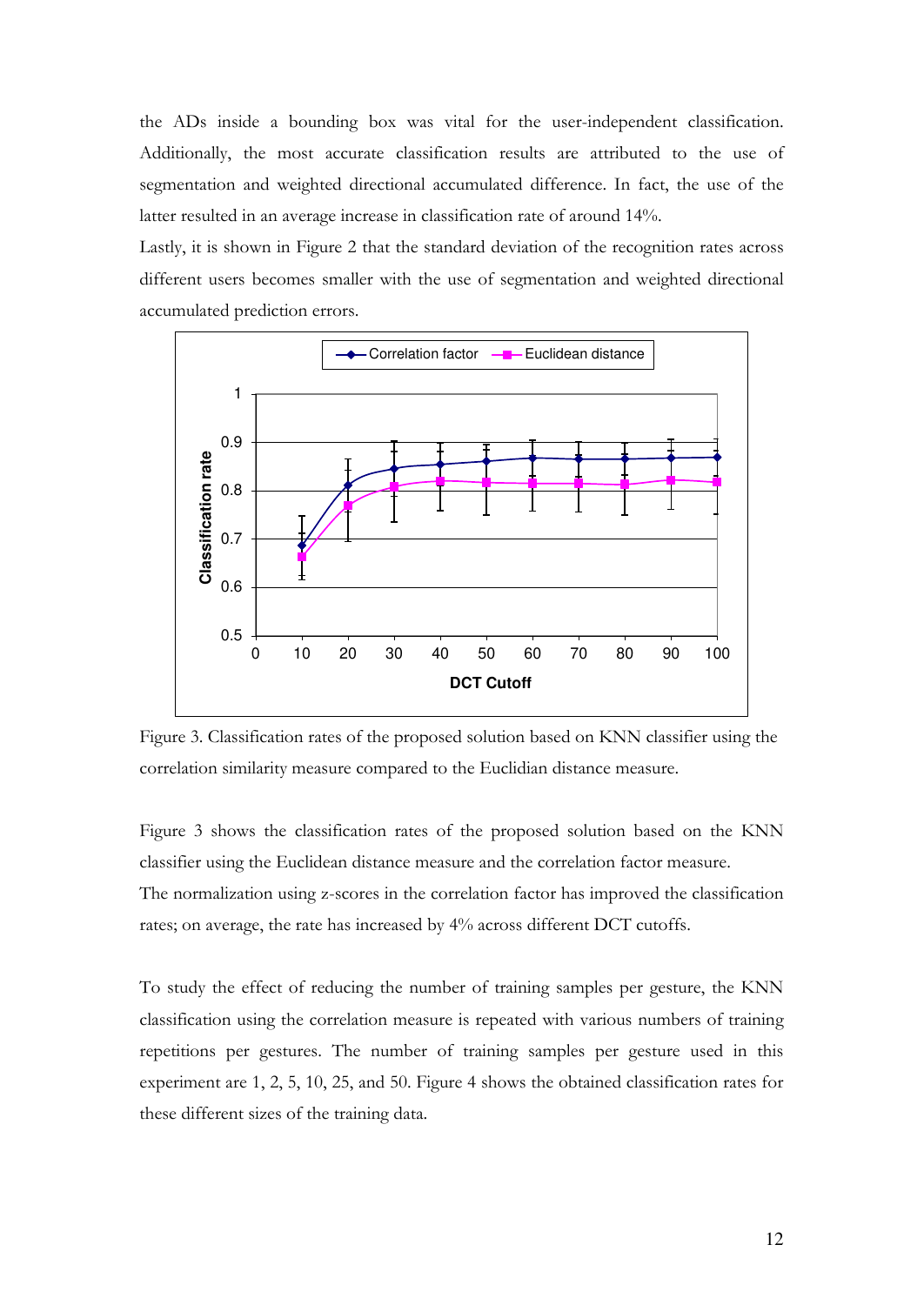

Figure 4.The effect of varying the number of training repetitions (samples per gesture) on the classification rates for different DCT cutoff values.

The repetitions used in training set are selected in a round robin fashion. The resultant classification results are averaged over all the combinations and shown in Figure 4.

The figure shows that training the system with 5 repetitions per gesture results in an encouraging classification rate of around 80% at a DCT cutoff of 60. Clearly, by increasing the number of repetitions, intra-class variations are modeled more accurately resulting in higher classification rates.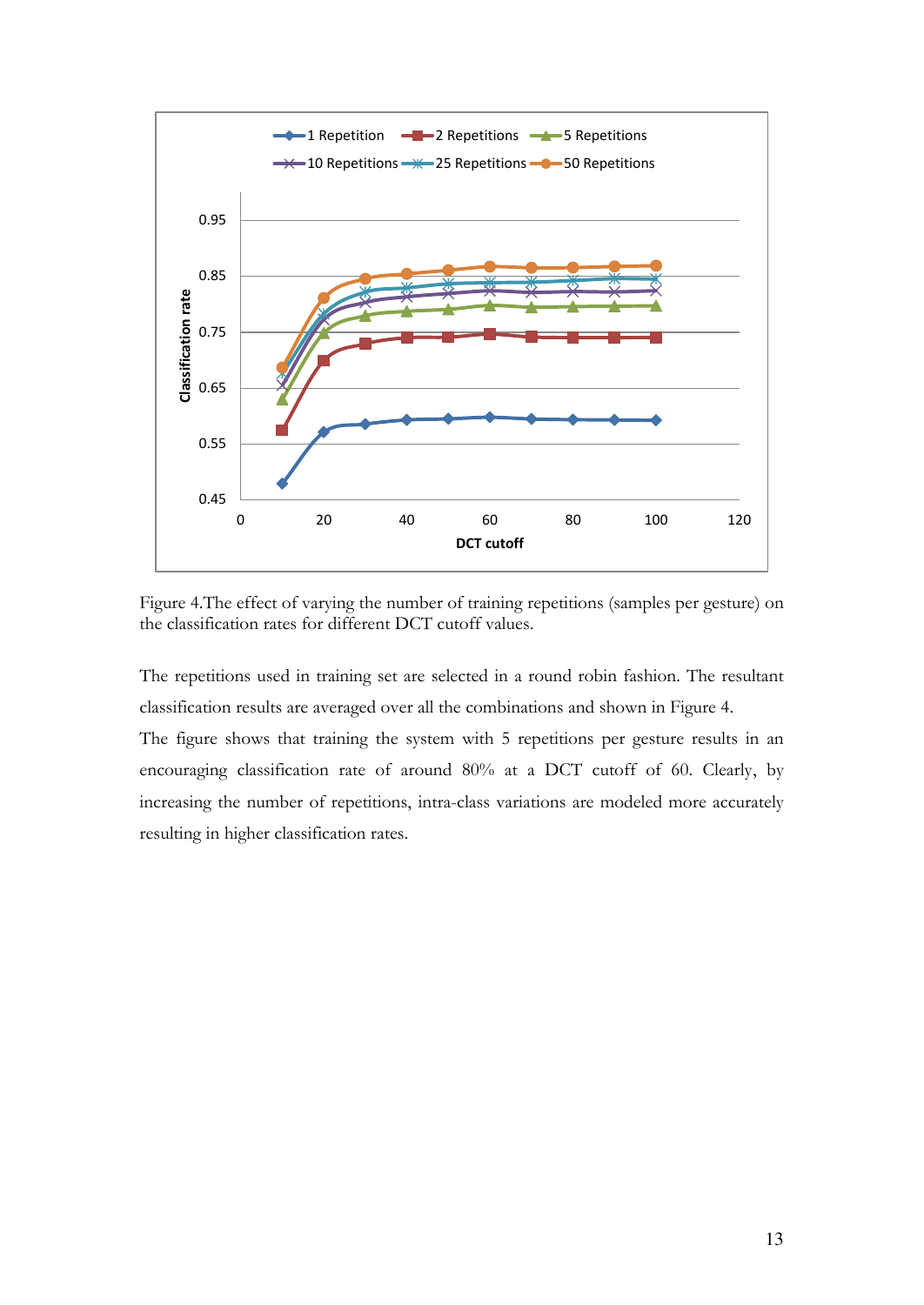

Figure 5. User-independent classification of proposed solution using KNN, 1<sup>st</sup> order polynomial classifier and 2nd order polynomial classifier.

Figure 5 shows a comparison in recognition rates using three different classifiers. Namely, KNN, 1<sup>st</sup> order polynomial classifier which is equivalent to linear discriminant function classification, and  $2<sup>nd</sup>$  order polynomial classifier. It is found that the KNN classifier offers the best recognition rates amongst the three classifiers where the recognition rate consistently improves as the DCT cutoff increases. However, this comes at the expense of storing the entire training feature vector set. Obviously, this scenario becomes impractical as the number of users increases. In such cases, one has to resort to other intelligent techniques to reduce the number of the training feature vectors via clustering methods such as k-means.

The figure also shows the results of using  $1<sup>st</sup>$  and  $2<sup>nd</sup>$  order polynomial classifiers. The former classifier is equivalent to the linear discriminant functions and it yields significantly lower recognition rates than the KNN classifier. Note that this classifier models each gesture/class by a weight vector with the same dimensionality of a feature vector which is far smaller in size than the required storage in the KNN case. The difference in recognition rates between KNN and 1<sup>st</sup> order polynomial classifier suggests that the data is not linearly separable. To make the data linearly separable we project the feature vectors into a higher dimensionality space via  $2<sup>nd</sup>$  order polynomial expansion.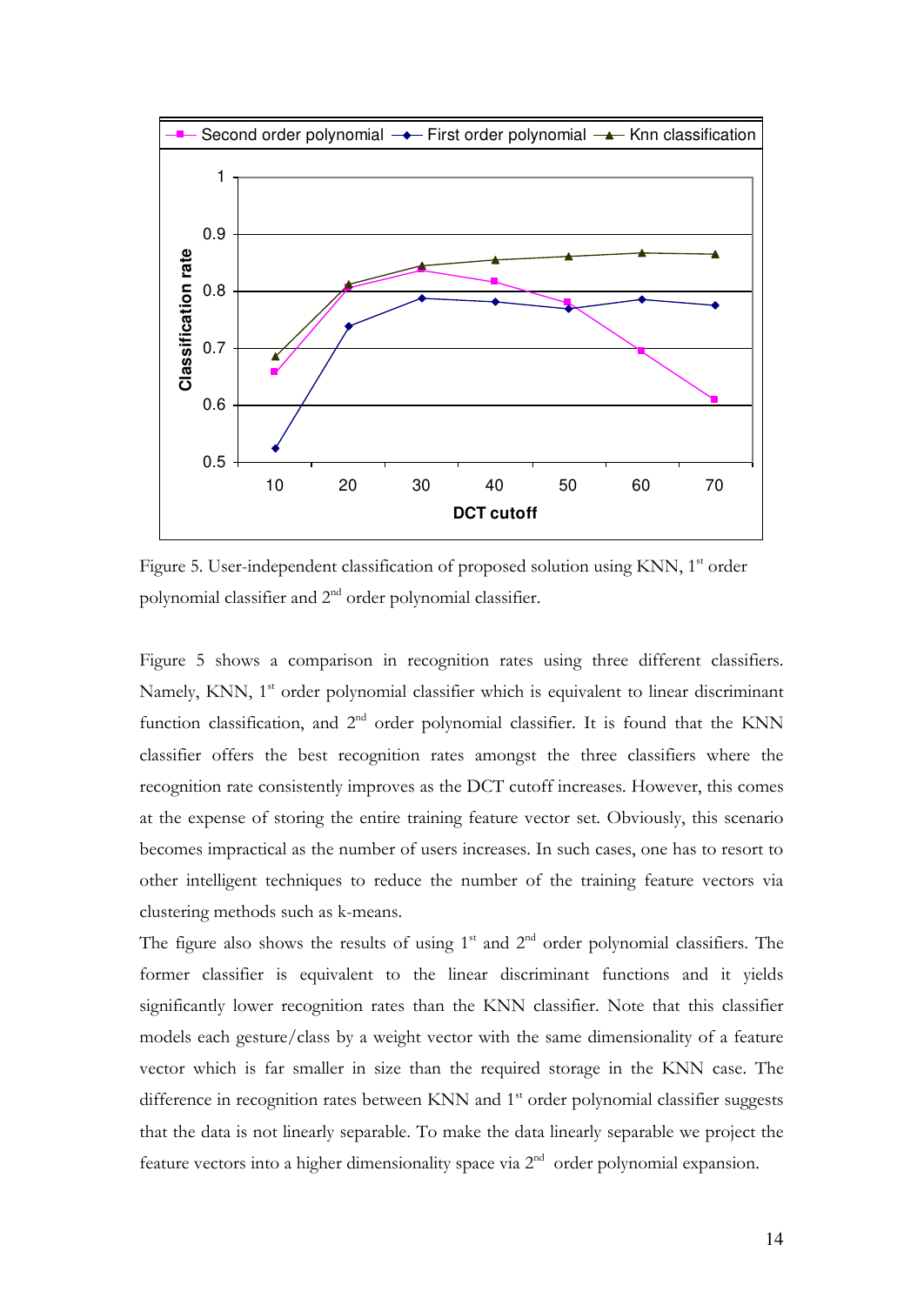It is shown in Figure 5 that using a  $2<sup>nd</sup>$  order polynomial classifier the recognition rates significantly improve over the  $1<sup>st</sup>$  order classifier approaching the rates obtained by KNN. However, this improvement ceases to exist after a DCT cutoff of 40 due to the exponential increase of the dimensionality of the expanded feature vectors which may results in numerical instability. For instance, at a DCT cutoff of 70, the expanded feature vector length jumps to 2556. As mentioned in Section 5, the computation of the weight vector involves inverting a matrix formed from the expanded feature vectors as illustrated in Equation 10. As the dimensionality of the expanded vector increases the condition number of such a matrix also increases leading to an ill-conditioned matrix that produces an unreliable set of weight vectors. This is illustrated in Figure 6 which shows the increase of the condition number as a function of the DCT cutoff for both  $1<sup>st</sup>$  and  $2<sup>nd</sup>$ order polynomial classifiers. The figure shows that the relative condition (in a logarithmic scale) number for the  $1<sup>st</sup>$  order polynomial classifier is increasing at a much lower rate than that of the 2<sup>nd</sup> order. Hence, the inconsistency (decrease) of the recognition rates of the 2<sup>nd</sup> order polynomial at higher DCT cutoffs as shown in Figure 5.



Figure 6. Log of relative condition number of matrix  $\bf{R}$  in Equation 10 for 1<sup>st</sup> t and 2<sup>nd</sup> order polynomial expansions.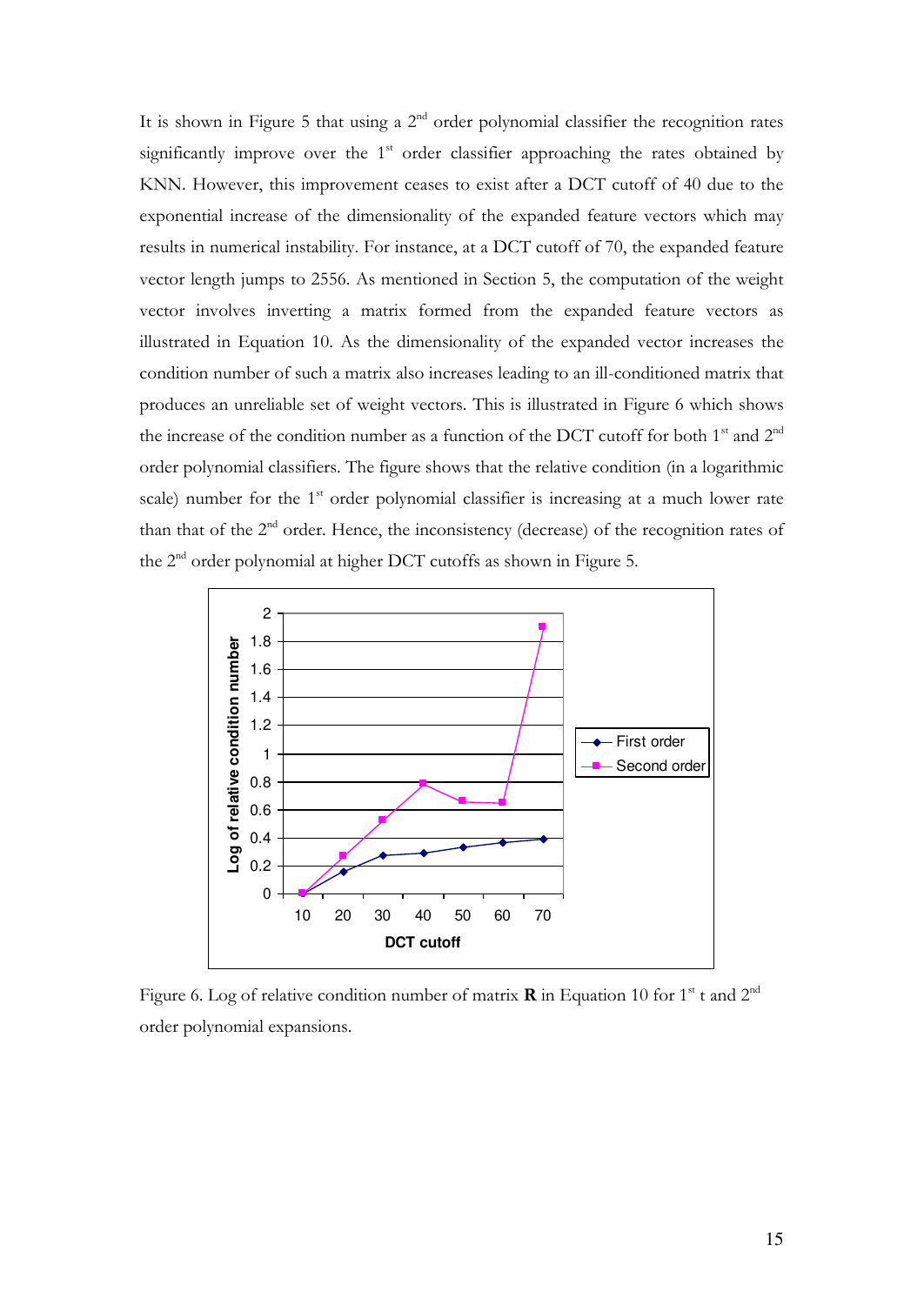For completeness, we apply the proposed solution in the context of user-dependent rather than independent classification and compare it to previously reported work [7]. Similar to the data arrangement followed in [7], 70% of the dataset comprising all signers is used for training and the remaining 30% is allocated for validation. Figure 7. shows that the previous work which employs absolute ADs and does not rely on hand segmentation is more effective for user-dependent classification. The proposed solution achieves classification results of 95% at a DCT cutoff of 70 which is inferior to the previous solution [7] in terms of user-dependent classification. Recall that the proposed solution includes steps that smear the use-dependent information such as hand segmentation, bounding box and weighted directional accumulated prediction errors. For example, potentially useful user-dependent information from the motion residuals of the body and head movement is being filtered out in the proposed solution. Hence the 5% reduction in user-dependent classification rate when compared to the previous work as shown in the figure.



Figure 7. User-dependent classification of the proposed solution versus existing work using KNN classifier.

### **7. Discussion and conclusion**

This paper proposed a set of feature extraction schemes suitable for user-independent classification of isolated Arabic sign language recognition. The eventual application is meant to be for mobile and hand-held devices that can be used by the deaf society. Such devices normally impose constraints on storage and computational resources. This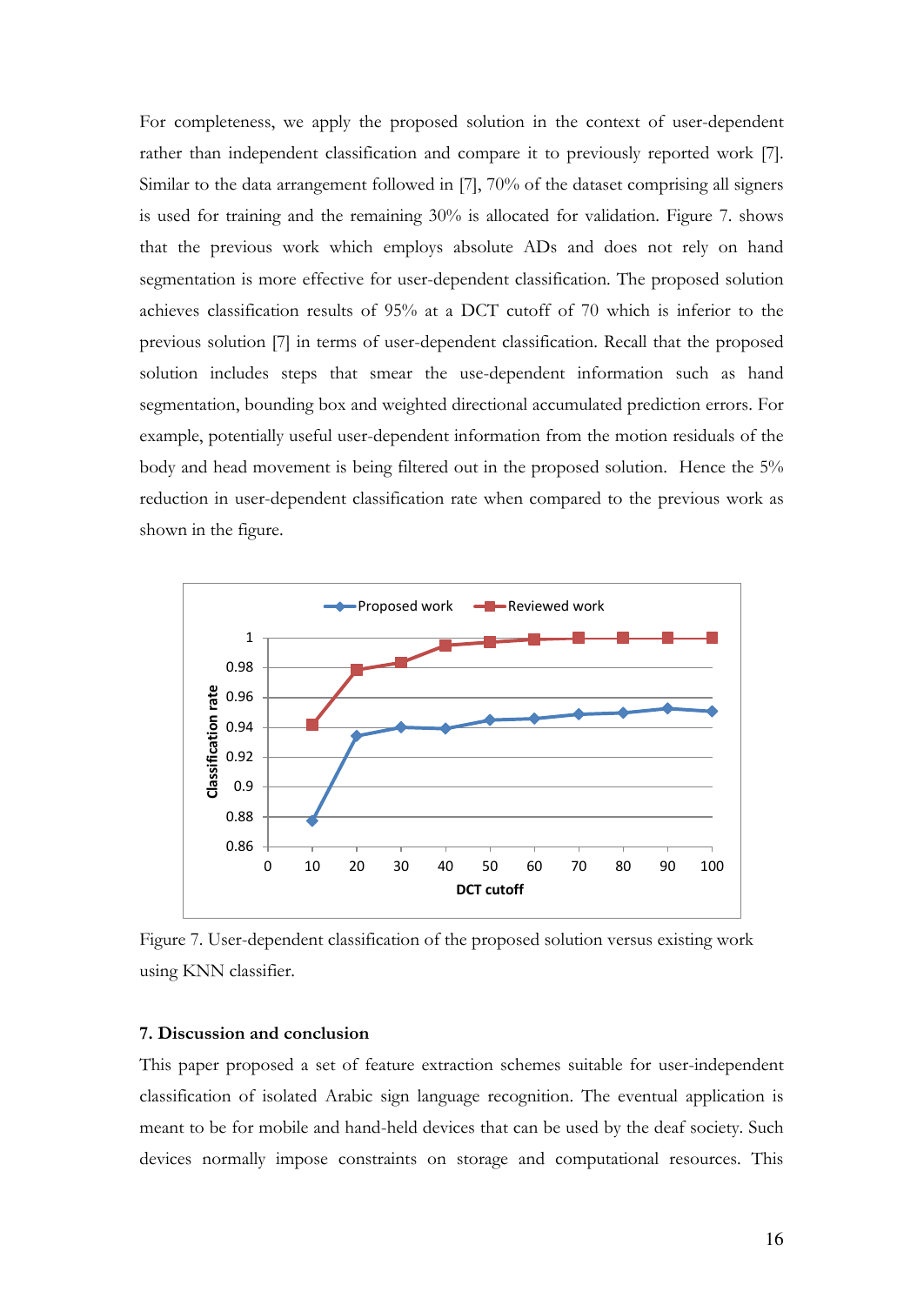necessitates the development of efficient feature extraction and classification algorithms that are less demanding in terms of storage requirements and computational complexity. Video-based gestures are preprocessed to segment out the hands of the signer. The prediction errors of successive segmented images are then accumulated into one image. The paper proposed the use of directional and weighted accumulation differences techniques. Bounding boxes around the accumulated differences of the segmented hands are identified. This results in a feature extraction scheme that is insensitive to translation and scaling. The bounded images are then transformed into the frequency domain via DCT. Feature vectors are formed by means of Zonal coding. The proposed solution was validated for user-independent classification using KNN and polynomial classifiers. The classification rate reached 87%. Experiments showed that  $2<sup>nd</sup>$  order polynomial classifiers and KNN classifiers yield comparable results for feature vector dimensionality up to 30. However, due to numerical considerations, KNN outperforms 2<sup>nd</sup> order polynomial classifiers for feature vector dimensionality beyond 30. Lastly, it was shown that the proposed feature extraction schemes have a relatively small adverse effect on classification rates when used for user-dependent classification.

### **References:**

[1] T. Starner, J. Weaver, and A. Pentland, "Real-Time American Sign Language Recognition Using Desk and Wearable Computer Based Video," *IEEE Trans. Pattern Analysis Machine Intelligence*, vol. 20, no. 12, pp. 1371-1375, Dec. 1998.

[2] M.W. Kadous, "Machine recognition of Australian signs using power gloves: Toward large-lexicon recognition of sign language," *Proc. Workshop Integration Gesture Language Speech*, pp. 165–174, 1996

[3] J. S. Kim,W. Jang, and Z. Bien, "A dynamic gesture recognition system for the Korean sign language (KSL*)," IEEE Trans. Syst., Man, Cybern. B*, vol. 26, pp. 354–359, Apr. 1996.

[4] H. Matsuo, S. Igi, S. Lu, Y. Nagashima, Y. Takata, and T. Teshima, "The recognition algorithm with noncontact for Japanese sign language using morphological analysis," *Proc. Int. Gesture Workshop*, 1997, pp. 273–284.

[5] C. Wang, W. Gao, and Z. Xuan, "A Real-Time Large Vocabulary Continuous Recognition System for Chinese Sign Language," *Proc. IEEE Pacific Rim Conf. Multimedia*, pp. 150-157, 2001.

[6] K Assaleh, M Al-Rousan, "Recognition of Arabic Sign Language Alphabet Using Polynomial Classifiers," *EURASIP Journal on Applied Signal Processing*, vol. 2005, no. 13, pp. 2136-2145, 2005.